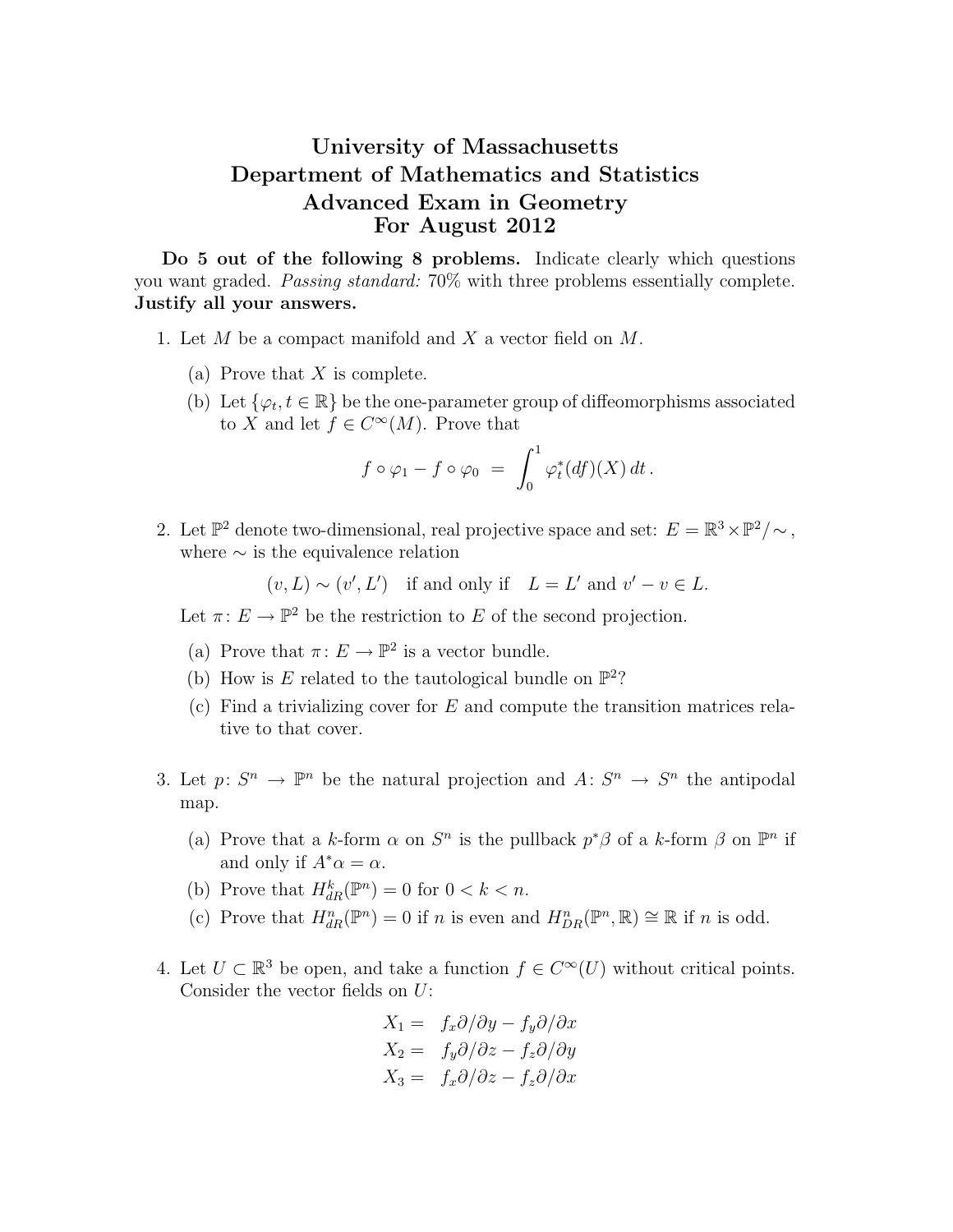Show that  $X_1, X_2, X_3$  span a smooth distribution D of rank two on U. Show that  $D$  is integrable, and that  $f$  is constant on any connected integral manifold of D.

- 5. Let  $F: N \to M$  be a submersion of compact oriented manifolds.
	- (a) Show how to give each fiber  $F^{-1}(a)$  an orientation determined by the orientations of N and M.
	- (b) Suppose that M is connected, and let  $\alpha$  be a closed  $(n-m)$ -form, where  $n = \dim N$ ,  $m = \dim M$ . Show that

$$
\int_{F^{-1}(a)} \alpha
$$

is independent of the point  $a \in M$ .

6. Let  $\phi: M \to N$  be a smooth map between connected, oriented *n*-manifolds (without boundary). Prove that

$$
\left(\int_M \phi^* \alpha\right) \left(\int_N \beta\right) = \left(\int_N \alpha\right) \left(\int_M \phi^* \beta\right)
$$

for any *n*-forms  $\alpha$ ,  $\beta$  on N.

7. (1) Show that the real vector space  $\mathbb{R}^3$  with the bilinear operation of the cross product forms a Lie algebra.

(2) Give an example of a Lie group whose corresponding Lie algebra is isomorphic to the above one.

- 8. Two Riemannian metrics  $g_1, g_2$  are called *conformal equivalent* if  $g_2 = fg_1$ where f is a smooth, positive function. Let  $\phi: S^n \setminus \{(0, 0, \dots, 1)\} \to \mathbb{R}^n$  be the stereographic projection, and  $h_0$ ,  $g_0$  be the standard round metric on  $S<sup>n</sup>$ and flat metric on  $\mathbb{R}^n$  respectively. Show that
	- (i)  $\phi$  is a diffeomorphism.
	- (ii)  $h_0$  and  $\phi^*g_0$  are conformal equivalent.
- 9. Let  $M = \{(x, y) \in \mathbb{R}^2 : y > 0\}$ , with the metric  $g = y dx^2 + dy^2$ , i.e.

$$
g(\partial/\partial_x, \partial/\partial_x) = y \; ; \quad g(\partial/\partial_y, \partial/\partial_y) = 1 \; ; \quad g(\partial/\partial_x, \partial/\partial_y) = 0.
$$

(a) Compute the Gaussian curvature of  $(M, g)$ .